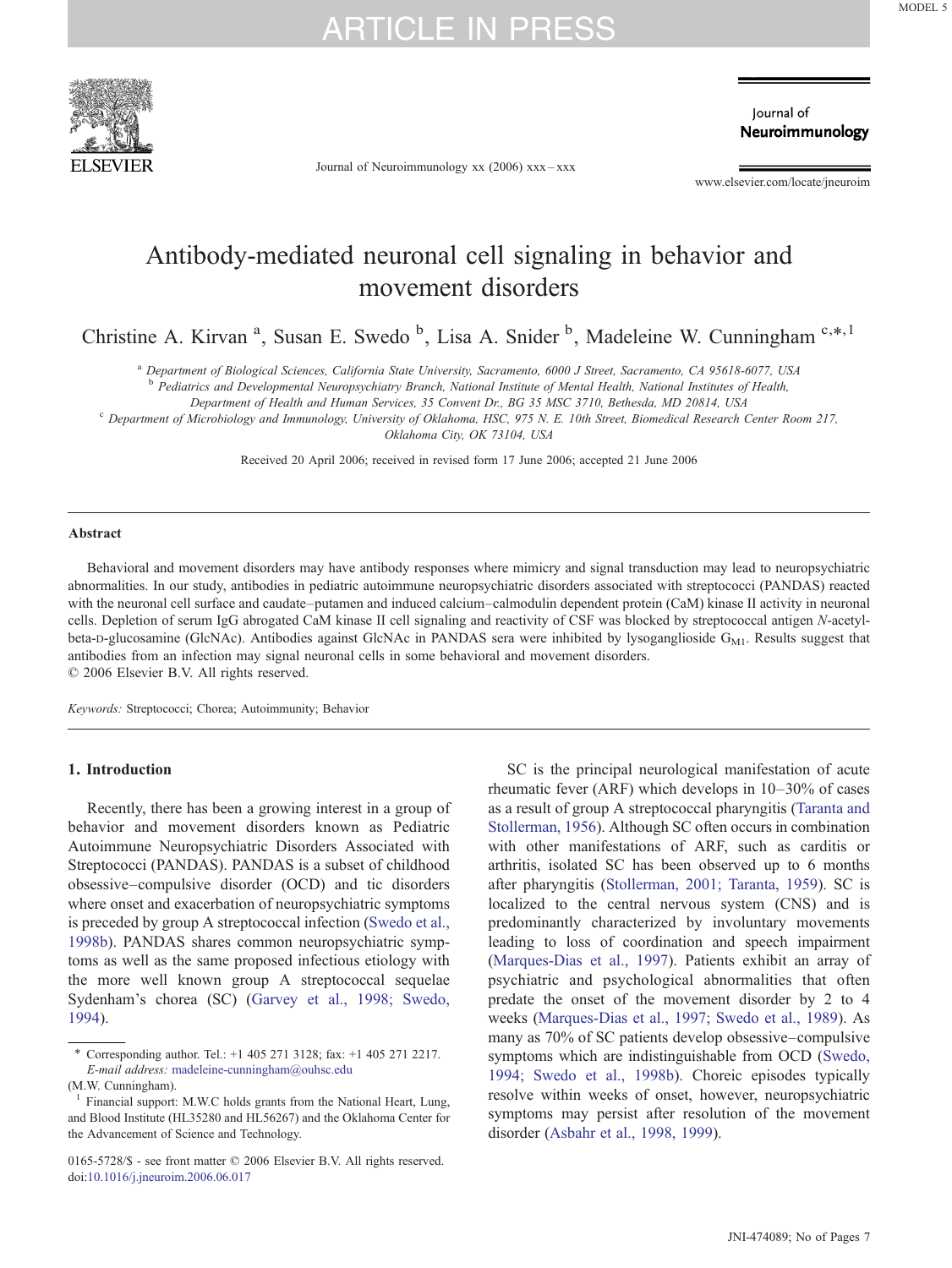<span id="page-1-0"></span>SC is postulated to result from a cross-reactive, antistreptococcal antibody response directed against antigens of the basal ganglia, the area of the brain responsible for motor function, suggesting that neurological dysfunction in SC is immunologically mediated [\(Cunningham, 2000; Swedo et](#page-6-0) [al., 1993](#page-6-0)). Sera from SC patients reacted with neurons of the basal ganglia and anti-neuronal antibodies correlated with both severity and duration of choreic episodes ([Husby et al.,](#page-6-0) [1976\)](#page-6-0). Anti-brain antibodies were absorbed with antigens from rheumatogenic streptococcal strains, indicating that bacterial cell wall components may induce cross-reactive, neuronal antibodies [\(Bronze and Dale, 1993; Husby et al.,](#page-6-0) [1976\)](#page-6-0).

Volumetric MRI studies have demonstrated enlargement of the basal ganglia in both SC and PANDAS ([Giedd et al.,](#page-6-0) [1995, 1996\)](#page-6-0) and immunomodulatory therapies such as plasmapheresis and intravenous immunoglobulin (IVIG) have been effective at ameliorating symptoms associated with SC and PANDAS [\(Garvey et al., 2005; Perlmutter et al.,](#page-6-0) [1999\)](#page-6-0). Antibodies to basal ganglia have been demonstrated in both SC and PANDAS raising the possibility that development of clinical manifestations in SC and PANDAS are mediated through a similar antibody-mediated mechanism of pathogenesis. However, little is known about the role of streptococcal infection or antibodies in PANDAS [\(Kurlan](#page-6-0) [and Kaplan, 2004](#page-6-0)).

Our previous work demonstrated that antibodies from SC recognized brain-derived lysoganglioside  $G_{M1}$  and GlcNAc, an epitope of group A streptococcal carbohydrate. SC antibodies reacted with the neuronal cell surface and induced high levels of CaM kinase II activity in human neuroblastoma cells ([Kirvan et al., 2003](#page-6-0)). We tested the hypothesis that antibodies in PANDAS may be associated with a similar antibody-mediated neuronal cell signaling mechanism. The new work reported herein supports the hypothesis that the majority of PANDAS sera contain antibodies which react with lysoganglioside  $G_{M1}$  and induce CaM kinase II activation in neuronal cells. Our study is important because it demonstrates antibodies present in movement and behavior disorders which may induce antibody-mediated cell signaling mechanisms in disease.

#### 2. Materials and methods

#### 2.1. Patients samples

PANDAS was identified by clinical criteria of Swedo, et. al., including elevated anti-streptolysin O or DNase B titers



Fig. 1. Pediatric Autoimmune Neuropsychiatric Disorders Associated with Streptococcal infection (PANDAS) antibody recognized neuronal cell surface and human caudate–putamen. (a) Acute PANDAS serum labeled human neuronal cell surface similar to acute Sydenham's chorea (SC) serum (b) Pooled normal human sera showed no reactivity (c). For cell surface immunohistochemistry, a single Sydenham's chorea serum and PANDAS serum samples, and 6 pooled agematched controls are shown. However, all seven Sydenham's chorea and 16 PANDAS sera demonstrated neuroblastoma cell surface staining (data not shown). PANDAS (d–e) and chorea (f) cerebrospinal fluid (CSF) IgG reacted with human caudate–putamen tissue in a differential staining pattern. Four non-PANDAS control CSF (g–j) showed no binding of caudate–putamen tissue. For CSF staining of human basal ganglia tissue, one Sydenham's chorea, two PANDAS, and four non-PANDAS CSF samples were tested separately.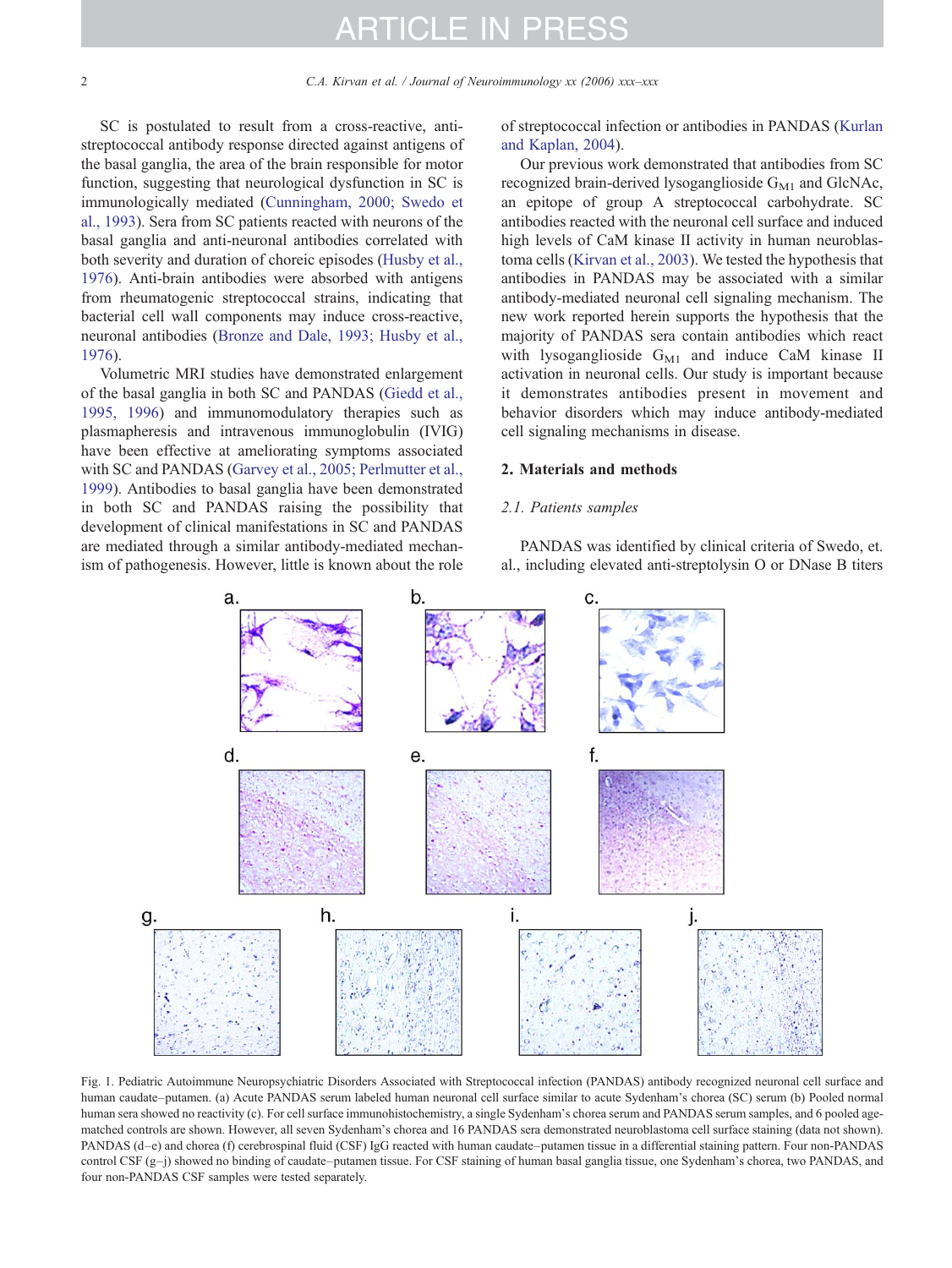<span id="page-2-0"></span>

Fig. 2. Induction of calcium/calmodulin-dependent protein (CaM) kinase II in human neuroblastoma cells by acute and convalescent Pediatric Autoimmune Neuropsychiatric Disorders Associated with Streptococcal infection (PANDAS) sera. (a) All acute PANDAS sera (P1–16A) as a group significantly  $(P= 0.0011)$  activated CaM kinase II in comparison to all matched convalescent sera (P1–16C). (b) Depletion of IgG from PANDAS acute sera (P14A) reduced CaM kinase II activation to basal levels in comparison to undepleted serum. P values determined by Mann–Whitney two-tailed *t*-test.

([Swedo et al., 1998a](#page-6-0)). PANDAS subjects with clinically significant symptoms of obsessive–compulsive disorder were rated with the Children's Yale-Brown Obsessive Compulsive Scale (CY-BOCS). Mean CY-BOCS severity score was 25.4 ( $\pm$ 9.3 S.D.) in the acute sample and 4.2 ( $\pm$ 5.5 S.D.) in the convalescent sample. PANDAS subjects with clinically significant symptoms of tics were rated with the Yale Global Tics Severity Scale (YGTSS). Mean YGTSS severity score was 20  $(\pm 7.0 \text{ S.D.})$  in the acute sample and 4.0  $(\pm 4.4 \text{ S.D.})$  in the convalescent sample. Non-PANDAS included OCD, tic disorders, or attention deficit/hyperactivity disorder (ADHD) patients not meeting PANDAS criteria. All subjects and their parents gave written assent or consent to participate in a study approved by the National Institute of Mental Health Institutional Review Board and conducted at the Clinical Center at the National Institutes of Health in

Bethesda, Maryland or in accordance with approved research protocols by the University of Oklahoma Institutional Review Board. Human experimentation guidelines of the U.S. Department of Health and Human Services and those of the University of Oklahoma Health Sciences Center were followed in the conduct of clinical research.

#### 2.2. Cell lines

Human neuroblastoma line SK-N-SH (ATCC HTB-11) was routinely cultured in F12-DMEM (Gibco-BRL) media



Fig. 3. Antibody-mediated calcium/calmodulin-dependent protein (CaM) kinase II activation by Pediatric Autoimmune Neuropsychiatric Disorders Associated with Streptococcal infection (PANDAS) sera. (a) CaM kinase II activation by PANDAS acute sera was significantly  $(P< 0.0001$ , one-way analysis of variance ANOVA) higher than seen for non-PANDAS obsessive–compulsive disorder (OCD), tic, and attention-deficit hyperactivity disorder (ADHD) sera as well as for age-matched normal human sera (NHS). Individual comparisons of groups made by Mann–Whitney two tailed  $t$ -test: SC vs PANDAS,  $P=0.0006$ ; PANDAS vs non-PANDAS,  $P < 0.0001$ ; PANDAS vs OCD,  $P = 0.0004$ ; PANDAS vs tics,  $< 0.0001$ ; PANDAS vs ADHD,  $P=0.0005$ ; PANDAS vs NHS,  $P<0.01$ . (b) Acute Sydenham's chorea (SC) sera produced a significant (P< 0.0001) increase in CaM kinase II activity in comparison to other test sera.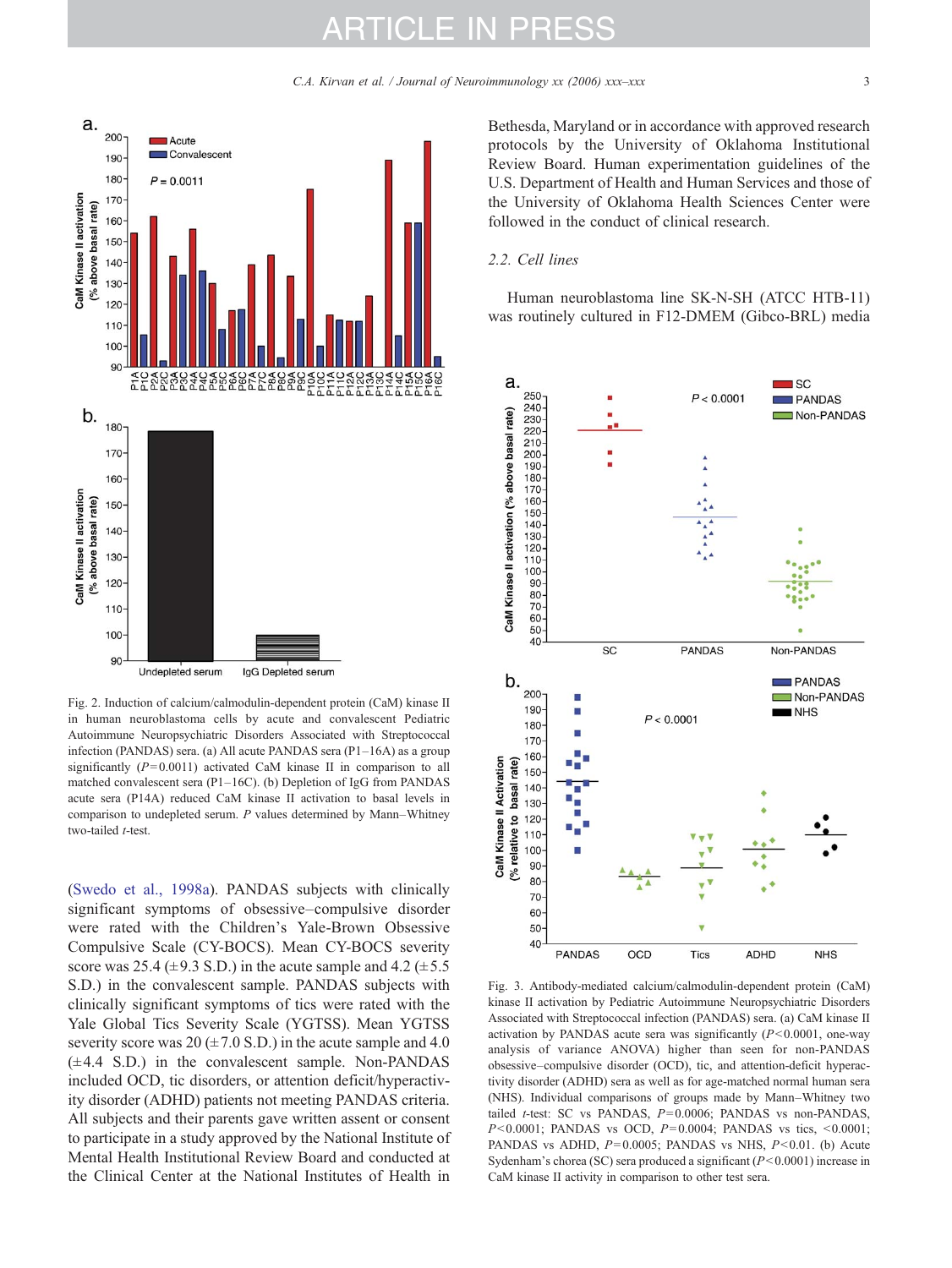<span id="page-3-0"></span>containing 10% fetal calf serum, 1% penicillin and streptomycin, and  $0.1\%$  gentamicin at 37 °C, 5% CO<sub>2</sub>.

#### 2.3. Antigens

GlcNAc-BSA was prepared as previously described ([Shikhman et al., 1993\)](#page-6-0). Lysoganglioside  $G_{M1}$  was purchased from Sigma Chemical Co. (St. Louis, MO).

#### 2.4. Competitive-inhibition ELISA

Competitive-inhibition ELISA was performed in triplicate as described ([Galvin et al., 2000](#page-6-0)). GlcNAc conjugated to bovine serum albumin (BSA) (GlcNAc-BSA) was immobilized on the ELISA plate and lysoganglioside  $G_{M1}$  antigen was used to inhibit the serum IgG reactivity with GlcNAc. Lysoganglioside  $G_{M1}$  inhibitor solution was prepared in PBS and mixed with an equal volume of patient serum then incubated at 37 °C for 1 h and overnight at 4 °C. Fifty microliters of serum-inhibitor mixture was added to wells coated with GlcNAc-BSA (10 μg/mL). Plates were developed with alkaline phosphatase-labeled goat anti-human IgG (1:500; Sigma Chemical Co.) and p-nitrophenyl phosphate (Sigma 104 phosphatase substrate), prepared in diethanolamine buffer at 1 mg/mL. Optical density was measured at 405 nm using an Opsys MR microplate reader (Dynex Technologies, Chantilly, VA). Percentage of inhibition was calculated as follows: $100 \times (1 - [A405 \text{ inhibitor} + \text{serum/A405 } PBS$ + serum]). Maximal (100%) reactivity was determined by incubating serum with PBS without inhibitor.

#### 2.5. Immunohistochemistry

Four-well chamber tissue culture slides were plated with  $5 \times 10^4$  SK-N-SH cells/chamber overnight [\(Galvin et al.,](#page-6-0) [2000; Kirvan et al., 2003\)](#page-6-0). Cells were incubated with patient sera and formalin fixed. Neuronal cell surface-bound antibody was detected with biotin-conjugated secondary antibody (Jackson ImmunoResearch, West Grove, PA), alkaline phosphatase-conjugated strepavidin (Jackson ImmunoResearch), and Fast Red substrate (Biogenex, San Ramon, CA). Cells were counterstained with Mayer's hematoxylin (Biogenex). For caudate–putamen tissue, CSF was incubated with tissue for 1 h at room temperature and antibody binding detected as described above [\(Galvin et al., 2000](#page-6-0)).

#### 2.6. Protein kinase assays

Neuronal cell lysates were prepared as previously described ([Kirvan et al., 2003\)](#page-6-0). Serum IgG depletion was performed using Protein G resin. Protein kinase activity was measured using CaM kinase II assay system, cAMPdependent protein kinase assay system, and protein kinase C assay system (Promega, Madison, WI) according to manufacturer's instructions. Radioactivity retained on the membrane was determined by scintillation counting. The specific activity of the enzyme in pmol/min/μg was determined for each sample and results presented as percentage of the basal rate.

#### 2.7. Statistical analyses

Statistical analyses were performed for competitive inhibition of sera and signal transduction assays. P values were calculated by the Mann–Whitney two-tailed  $t$ -test for comparison of individual groups and one-way analysis of variance (ANOVA) for comparison of more than two groups.

#### 3. Results

3.1. PANDAS IgG reacted with GlcNAc, an epitope of group A streptococcal carbohydrate and brain antigen lysoganglioside  $G_{MI}$ 

To determine if PANDAS serum IgG reacted with lysoganglioside  $G_{M1}$  and GlcNAc, a competitive-inhibition



Fig. 4. Activation of calcium/calmodulin-dependent protein (CaM) kinase II by PANDAS cerebrospinal fluid (CSF). (a) Both chorea and Pediatric Autoimmune Neuropsychiatric Disorders Associated with Streptococcal infection (PANDAS) CSF significantly  $(P= 0.0004)$  induced CaM kinase II as compared to non-PANDAS attention deficit/hyperactivity disorder (ADHD) control CSF. P value determined by Mann–Whitney two-tailed t-test. (b) CaM kinase activity induced by PANDAS CSF was blocked by N-acetyl-β-D-glucosamine (GlcNAc), but not by the extracellular digestion fragment of type 5 M protein (pepM5) or bovine serum albumin (BSA). PANDAS CSF 1 and 2 were from patients P1 and P5, respectively. For CSF, CaM kinase II inhibitions (b), PANDAS CSF 1 was tested.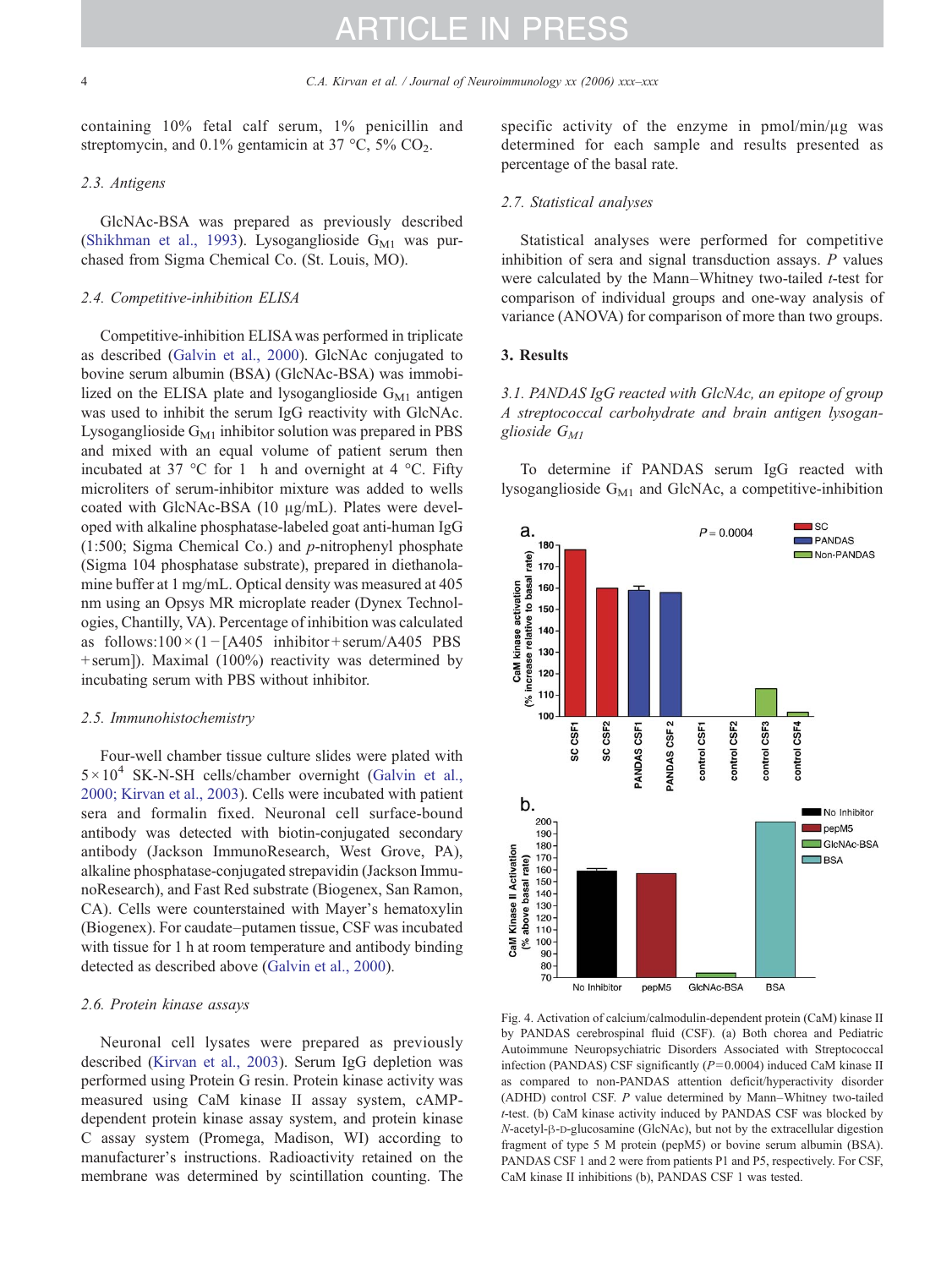<span id="page-4-0"></span>ELISA was utilized. Seventy-three percent (11/15) of PANDAS acute sera binding to GlcNAc-BSA was inhibited by soluble lysoganglioside  $G_{M1}$  (Table 1). In contrast, only 23% (6/26) of non-PANDAS sera were similarly inhibited. Lysoganglioside  $G_{M1}$  concentrations required to inhibit binding of PANDAS sera to GlcNAc-BSA were significantly lower  $(P< 0.05)$  than for non-PANDAS sera. In Table 1, the data show that lysoganglioside  $G_{M1}$  is a specific inhibitor of PANDAS IgG binding to streptococcal carbohydrate GlcNAc in vitro. The small percentage of non-PANDAS sera that were inhibited could be patients with undiagnosed overlapping syndromes. Serum anti-GlcNAc reactivity of positive control SC sera was also strongly inhibited by the lysoganglioside as expected.

Table 1

| Anti-GlcNAc reactivity in PANDAS serum IgG is inhibited by lyso- |  |  |  |  |  |
|------------------------------------------------------------------|--|--|--|--|--|
| ganglioside $G_{M1}$ (µg/mL)                                     |  |  |  |  |  |

| SC              | $\mu g/mL^a$ | <b>PANDAS</b>   | $\mu$ g/mL | Non-PANDAS        | $\mu$ g/mL |
|-----------------|--------------|-----------------|------------|-------------------|------------|
| SC <sub>1</sub> | 7.3          | P <sub>1</sub>  | 221        | T1                | 108.4      |
| SC <sub>2</sub> | 6.9          | P <sub>2</sub>  | 177        | T <sub>2</sub>    | > 500      |
| SC <sub>3</sub> | 9.4          | P <sub>3</sub>  | > 500      | T <sub>3</sub>    | 195.9      |
| SC <sub>4</sub> | 11.4         | P5              | > 500      | T <sub>4</sub>    | > 500      |
| SC <sub>5</sub> | 108.3        | P <sub>6</sub>  | 35         | T <sub>5</sub>    | > 500      |
| SC <sub>6</sub> | 20.3         | P7              | 337.1      | T <sub>6</sub>    | > 500      |
|                 |              | P8              | 500        | T7                | 105.4      |
|                 |              | P <sub>9</sub>  | 125        | T <sub>8</sub>    | > 500      |
|                 |              | P10             | > 500      | T <sub>9</sub>    | > 500      |
|                 |              | P11             | 125        | T10               | > 500      |
|                 |              | P <sub>12</sub> | 500        | OCD1              | 40.8       |
|                 |              | P13             | 269.3      | OCD <sub>2</sub>  | > 500      |
|                 |              | P <sub>14</sub> | 129.4      | OCD <sub>3</sub>  | > 500      |
|                 |              | P <sub>15</sub> | 500        | OCD4              | > 500      |
|                 |              | P <sub>16</sub> | > 500      | OCD <sub>5</sub>  | > 500      |
|                 |              |                 |            | ADHD1             | > 500      |
|                 |              |                 |            | ADHD <sub>2</sub> | 374        |
|                 |              |                 |            | ADHD3             | > 500      |
|                 |              |                 |            | ADHD4             | > 500      |
|                 |              |                 |            | ADHD5             | > 500      |
|                 |              |                 |            | ADHD <sub>6</sub> | > 500      |
|                 |              |                 |            | ADHD7             | 164.9      |
|                 |              |                 |            | ADHD <sub>8</sub> | > 500      |
|                 |              |                 |            | ADHD9             | > 500      |
|                 |              |                 |            | ADHD10            | > 500      |

Competitive-inhibition ELISA of serum antibody reactivity to bound Nacetyl-β-D-glucosamine conjugated to bovine serum albumin (GlcNAc-BSA). The concentration of lysoganglioside  $G_{M1}$  required to inhibit anti-GlcNAc antibodies in Pediatric Autoimmune Neuropsychiatric Disorders Associated with Streptococcal infection PANDAS sera was significantly different from non-PANDAS sera  $(P= 0.026)$ . Chorea sera binding to GlcNAc was inhibited by lysoganglioside  $G_{M1}$  to a greater degree than PANDAS ( $P= 0.0007$ ) and non-PANDAS ( $P< 0.0001$ ) sera. For statistical analysis, concentrations  $> 500 \mu g/mL$  were assumed as 501  $\mu g/mL$ . P values were determined by Mann–Whitney two-tailed t-test. One-way analysis of

variance (ANOVA) was also highly significant ( $P < 0.0001$ ).<br><sup>a</sup> Concentration of lysoganglioside G<sub>M1</sub> required to produce 50% inhibition of anti-GlcNAc IgG reactivity in the competitive-inhibition ELISA. Values >500 μg/mL were considered negative for lysoganlioside  $G_{M1}$  inhibition. Positive values are in bold type.

3.2. PANDAS CSF and sera reacted with human caudate– putamen tissue and neuronal cells

PANDAS and SC acute serum IgG labeled SK-N-SH human neuronal cells [\(Fig. 1](#page-1-0)a,b), while no surface staining was observed for age-matched normal human sera [\(Fig. 1](#page-1-0)c). PANDAS CSF showed a differential IgG staining pattern of caudate–putamen tissue similar to that seen for chorea CSF ([Fig. 1](#page-1-0)d–f). Non-PANDAS control CSF showed no reactivity for human caudate–putamen tissue [\(Fig. 1](#page-1-0)g–j). Taken together, the data indicate that PANDAS CSF and sera contain IgG specific for human basal ganglia and neuronal cells.

#### 3.3. Sera and CSF signal transduction

Sera or CSF were added to the neuronal cell line in culture and tested for signal transduction through CaM kinase II. CaM kinase II is a multifunctional protein kinase with a broad spectrum of neuronal targets where it is thought to play a role in the CNS including behavior and neurotransmitter synthesis and release ([Soderling et al., 2001\)](#page-6-0). Seventy-five percent of acute PANDAS sera induced antibody-mediated activation of CaM kinase II to significantly  $(P= 0.001)$ higher levels than matched convalescent sera [\(Fig. 2](#page-2-0)a). Highest levels of CaM kinase II activation were acute sera (red bars) from patients with isolated tics (P10, P14, and P16) [\(Fig. 2](#page-2-0)a). To determine if antibody was responsible for CaM kinase II induction, acute PANDAS serum (P14) was depleted of IgG by protein G affinity column adsorption. IgG depleted serum did not activate CaM kinase II above the basal rate in comparison to matched undepleted serum ([Fig.](#page-2-0) [2](#page-2-0)b). The data suggest that antibody is responsible for cell signaling in PANDAS serum. PANDAS sera was capable of inducing significantly  $(P<0.001)$  greater CaM kinase activity than non-PANDAS sera ([Fig. 3a](#page-2-0)). Chorea sera as a positive control produced significantly  $(P< 0.0001)$  higher levels of CaM kinase II induction than PANDAS and non-PANDAS sera as expected. No significant increase in CaM kinase II activation was found in 10 sera from non-PANDAS tics, six sera from non-PANDAS OCD, 10 sera from ADHD, or five age-matched normal control sera when compared to PANDAS ([Fig. 3](#page-2-0)b).

Most importantly, PANDAS CSF showed highly elevated levels of CaM kinase II induction similar to that of positive control SC CSF ([Fig. 4](#page-3-0)a). Non-PANDAS CSF showed no activation of CaM kinase II. PANDAS CSF-induced CaM kinase II activity was blocked by the streptococcal associated GlcNAc epitope, but not by group A streptococcal serotype 5 M protein, suggesting that antibodies directed against an epitope of the group A carbohydrate of Streptococcus pyogenes may be important in mediating cell signaling ([Fig. 4b](#page-3-0)). Therefore, signaling activity found in behavior and movement disorders during the symptomatic phase of disease suggests that antibodies present in the sera and CSF were associated with and may contribute to the clinical symptoms in acute phases of disease.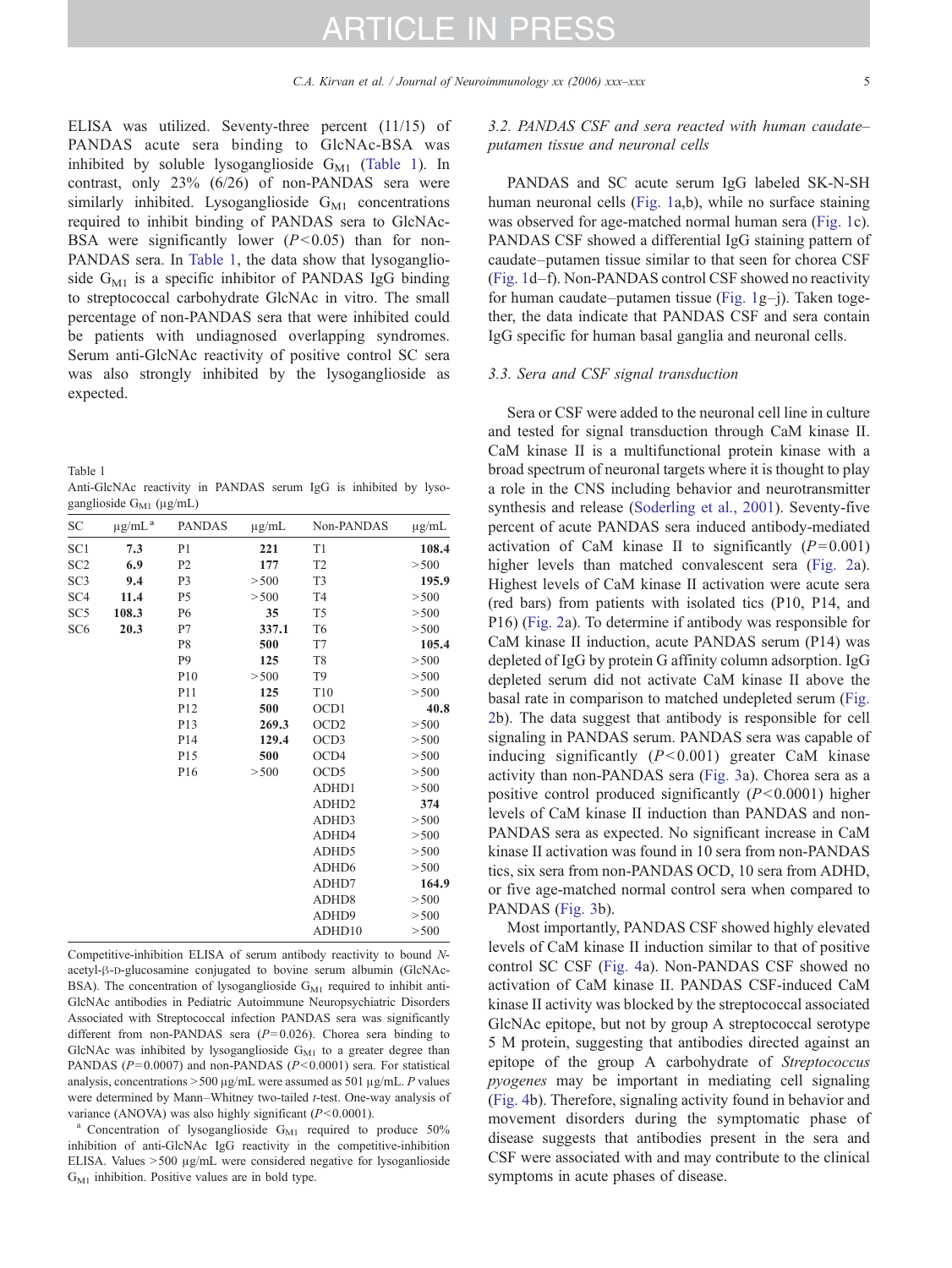#### 4. Discussion

Our hypothesis is that antibody-mediated autoimmune mechanisms as well as infection may contribute to the pathogenesis of some movement and behavioral disorders. In SC, group A streptococcal infections induce cross-reactive antibodies that deposit in the basal ganglia and lead to CaM kinase II activation in neuronal cells ([Kirvan et al., 2003](#page-6-0)). PANDAS sera were found to induce significantly higher levels of CaM kinase II activation than sera from non-PANDAS OCD, tic, and ADHD groups not associated with streptococcal infection. In fact, PANDAS patients diagnosed with isolated tics produced the highest level of CaM kinase II activity similar to chorea. Although we do not know exactly how disease producing IgG antibodies cross the blood–brain barrier, we can suggest that infection or the antibody itself may affect the blood–brain barrier. Recent work on behavior and immunity demonstrated that LPS or epinephrine affected the blood–brain barrier to allow IgG to penetrate the brain ([Huerta et al., 2006\)](#page-6-0).

Increased signal transduction is proposed to alter neuronal cell physiology leading to neurological dysfunction that characterizes the disorder. Reported here, antibodies from acute PANDAS sera taken in the symptomatic phase of disease activated CaM kinase II in human neuroblastoma cells. Matched convalescent sera, obtained in the absence of symptoms, did not activate CaM kinase II in comparison to acute sera. Our data support the hypothesis that antibodyinduced signal transduction may be associated with clinical symptoms in subsets of movement and behavior disorders. In addition, PANDAS sera depleted of IgG did not activate CaM kinase II. Our data are consistent with plasma exchange studies, which show rapid reversal in clinical course of SC or PANDAS patients upon removal of antibody ([Garvey et al.,](#page-6-0) [2005; Perlmutter et al., 1999\)](#page-6-0).

PANDAS CSF induced CaM kinase II activity indicating that the ability to activate CaM kinase II is present in the CNS. The level of CaM kinase II activation obtained by PANDAS CSF was comparable to cell signaling produced by SC CSF and was completely inhibited by the streptococcal associated GlcNAc epitope of the streptococcal group A carbohydrate. Although PANDAS sera induced significant levels of CaM kinase II activation, the range was lower than chorea but equivalent to values for ARF without chorea ([Kirvan et al., 2003\)](#page-6-0). A threshold level of CaM kinase II activity may be required to trigger choreic movement, while lower levels of CaM kinase II induction may lead to behavioral changes. CaM kinase II mediates many different learning, memory, and developmental neuronal cell pathways and has broad substrate specificity dependent on concentration, intracellular localization, and intracellular calcium levels [\(Bejar et al., 2002; De Koninck and](#page-6-0) [Schulman, 1998; Menegon et al., 2002; Tsui et al., 2005\)](#page-6-0).

CaM kinase II is a multifunctional enzyme highly concentrated in the brain with functions in neurotransmission and neuronal excitability [\(Greengard et al., 1993\)](#page-6-0), regulation of catecholamine release in vitro ([Griffith and Schulman,](#page-6-0) [1988\)](#page-6-0) and in vivo [\(Zhu et al., 2004](#page-6-0)), and co-localization with glutamate receptors, which are implicated in the pathology of neuropyschiatric disorders, including OCD [\(Chakrabarty et](#page-6-0) [al., 2005](#page-6-0)). In our study, PANDAS patient sera induced CaM kinase II activity in neuronal cells compared to higher levels induced by chorea sera. Lower levels of CaM kinase II activity may contribute solely to neuropsychiatric symptoms. Support for this hypothesis comes from reports of the persistence of neuropsychiatric symptoms after the abatement of adventitious movements in chorea [\(Asbahr et al.,](#page-6-0) [1998, 1999\)](#page-6-0) and ARF patients without chorea have been shown to be at higher risk for the development of obsessive– compulsive symptoms and tics than control populations ([Mercadante et al., 2000](#page-6-0)). Low level CaM kinase II activation may represent a risk factor for development of neurological disease as one of seven sera tested from uncomplicated pharyngitis was positive for CaM kinase II activation at 47% above the basal rate while the other six sera were negative [\(Kirvan et al., 2003](#page-6-0)). How these antibodies might cross the blood–brain barrier is not yet certain.

In PANDAS, GlcNAc binding by antibodies was blocked by lysoganglioside  $G_{M1}$ . However, PANDAS sera with the greatest GlcNAc inhibition did not necessarily show the highest induction of CaM kinase II activity or lysoganglioside inhibition. Lysoganglioside  $G_{M1}$  has been described as a putative autoantigen in chorea ([Kirvan et al., 2003\)](#page-6-0). Although signaling antibodies in the movement and behavioral disorders reacted with GlcNAc and lysoganglioside  $G_{M1}$  in vitro, the identity of cross-reactive antigens in vivo requires further investigation. Previously we have identified GlcNAc and lysoganglioside  $G_{M1}$  as crossreactive antigens in Sydenham's chorea [\(Kirvan et al.,](#page-6-0) [2003\)](#page-6-0). The data in [Table 1](#page-4-0) specifically shows IgG crossreactivity between GlcNAc and lysoganglioside  $G_{\text{M1}}$ . While the reactivities of non-inhibited IgG are unknown, the importance of [Table 1](#page-4-0) is the comparison of patient sera that shows cross-reactivity between GlcNAc and lysoganglioside  $G_{\text{M1}}$ . All SC patient sera and 73% of PANDAS sera possessed GlcNAc-specific IgG that were cross-reactive with lysoganglioside  $G_{M1}$ , in comparison to only 23% of non-PANDAS sera. Non-inhibited antibodies are presumed to be GlcNAc-specific antibodies that have no crossreactivity to lysoganglioside  $G_{M1}$ . We believe that SC and a majority of PANDAS patients possess subsets of GlcNAcspecific IgG that cross-reacts with lysoganglioside that are likely to be involved in the pathogenesis of these disorders which are not thought to be characteristic of other streptococcal infections.

In summary, our study has revealed antibody-mediated cell signaling in movement and behavioral disorders as a potential mechanism which may produce neurological effects. Our data provides insights into to how antibodies against the streptococcal associated epitope GlcNAc may disrupt neuronal cell function and lead to disease. Finally, antibody-mediated cell signaling may be a novel mechanism